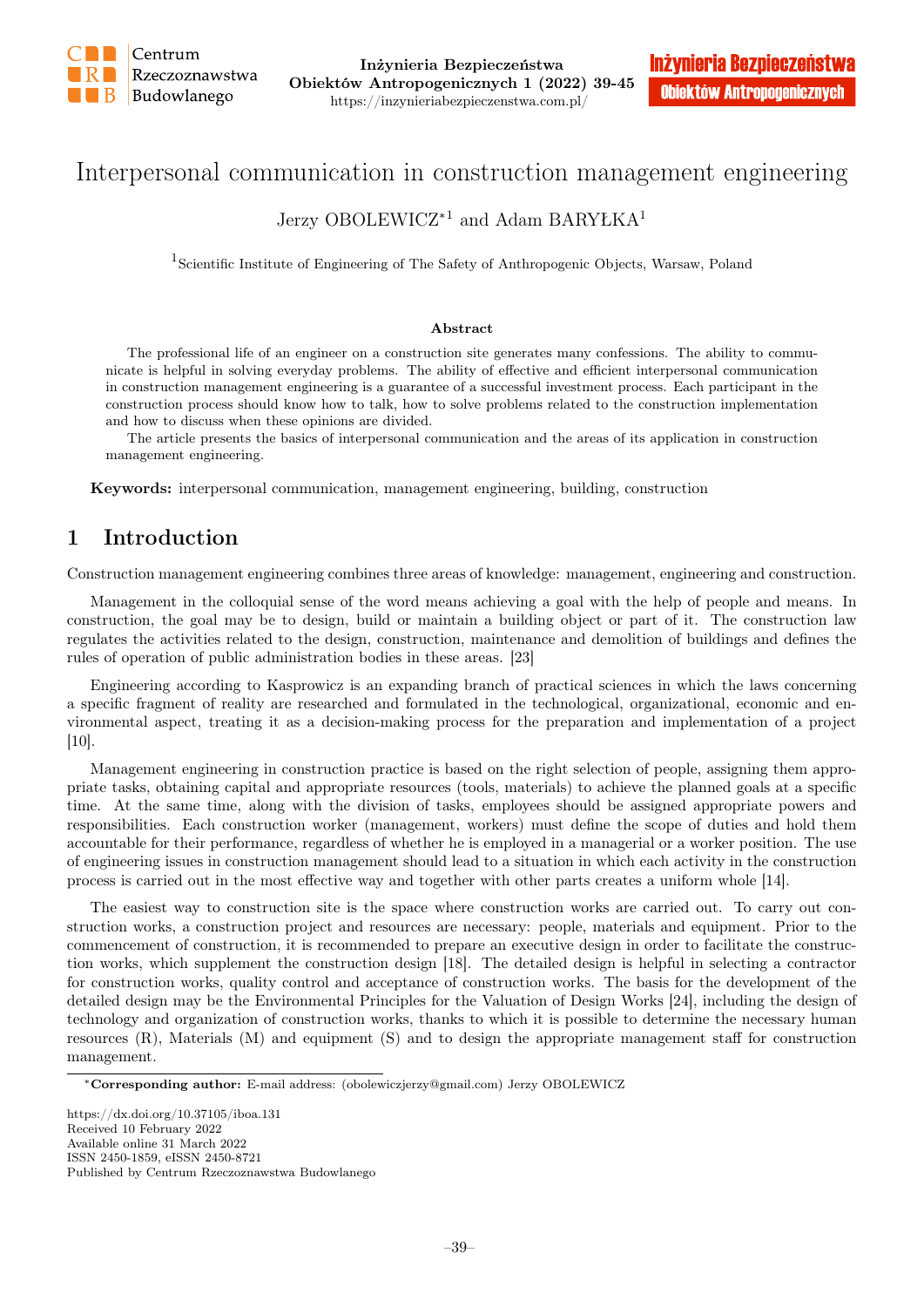On a construction site treated as an organization where the success of the whole determines the success of the part and the success of the part - the success of the whole, the most important role is played by people who, using appropriate (designed) resources, carry out construction processes [9, 16].

Construction people are workers who carry out construction works in accordance with the design under the supervision of the construction management and in cooperation with operators of tools, machines and technical devices. In this way, they create construction personnel [12, 13, 15, 23].

Communication and management are closely related. Communication refers to the process of information exchange between construction personnel (workers, operators and management). Based on the construction design, the construction management plans, organizes, performs and controls the course of the construction process. On the basis of the developed plan, which defines what needs to be done (identification of works occurring in the construction process), how to perform individual works (works technology), when (organization of works in time), the construction management organizes the necessary resources at the scheduled time and controls them course so that the planned construction process is carried out in the right way, at the right time and at the right cost. To achieve this, interpersonal communication is necessary, i.e. the exchange of information between construction participants. You can meet many managers at a traditional construction site. They perform different tasks, have different competences and different responsibilities. These are:

- first line steering wheel,
- middle-level managers,
- top managers.

Front line managers represent the lowest level in the construction organization where responsibility for the work of others is assumed. They only supervise the contractors; they are not the superiors of other managers. Examples of managerial positions at this level include foreman or construction master, often referred to as a construction foreman.

Middle-level managers are construction works managers or subcontractor managers. The main task of works managers is to control activities in the field of performed works and to balance the requirements of their superiors with the capabilities of their subordinates. Top managers are site managers responsible for overall construction management. They coordinate all construction tasks and interact with the environment. An example of the organizational structure of the construction site is shown in Fig. 1.



Figure 1. Sample construction structure

Every manager, regardless of his position in the organizational structure of the construction site, should be able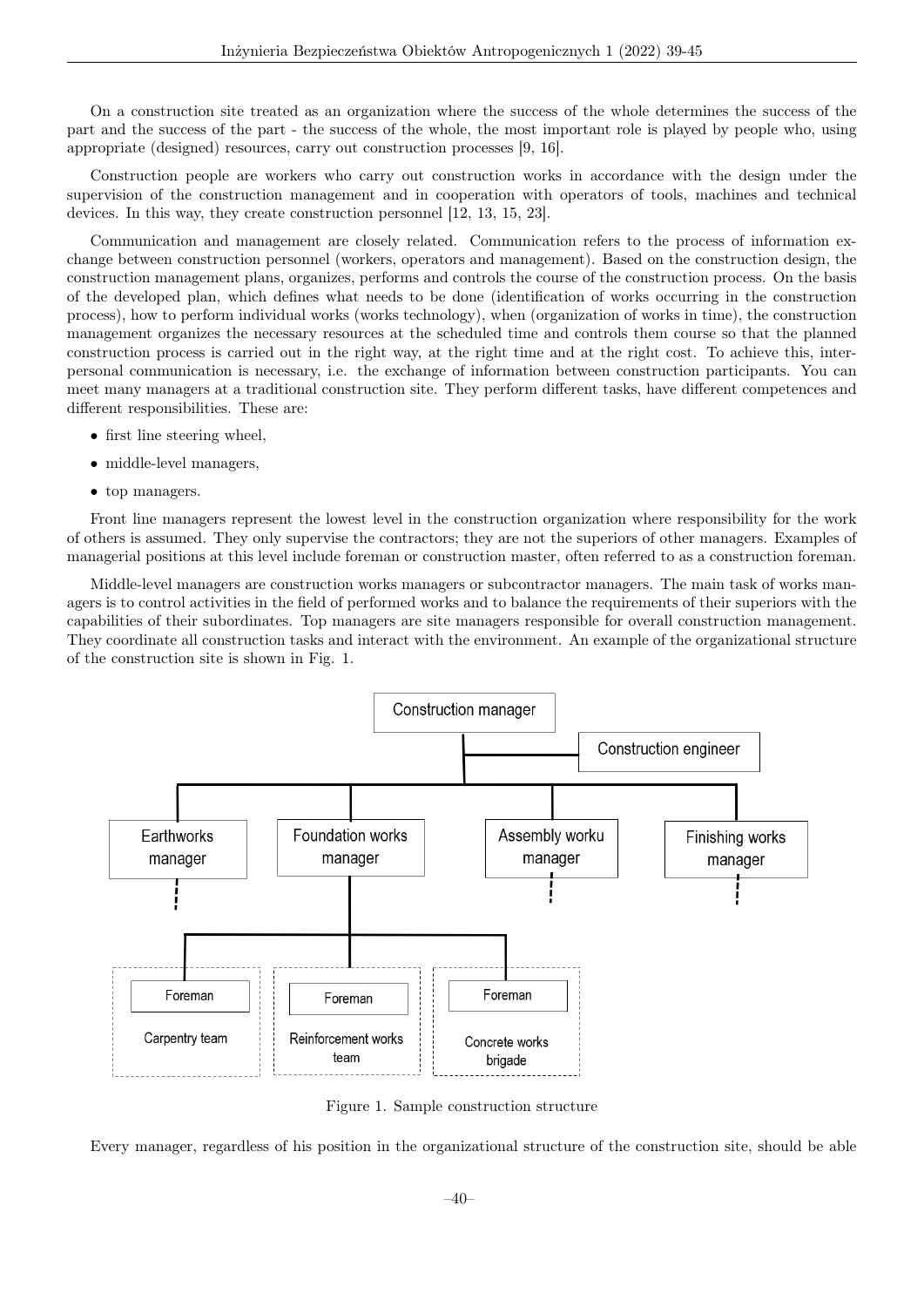to plan, organize, lead and control. It carries out these activities at different times and in different ways. These differences may be due to the type of construction, the type of tasks he has to perform or the skills he has. The literature distinguishes three basic skills that all managers should possess, albeit in different proportions [20]. These are technical skills, social skills and conceptual skills (Tab. 1).

Table 1. Managerial skills needed for effective operation at various levels of construction organization 21 [20, 21].

| Top management<br>Construction manager                                   | Middle managementt<br>Site managers                 | Frontline management<br>foremen<br>Foremen          |
|--------------------------------------------------------------------------|-----------------------------------------------------|-----------------------------------------------------|
|                                                                          | Conceptual skills                                   | Conceptual skills                                   |
| Conceptual skills<br>Interpersonal and social skills<br>Technical skills | Interpersonal and social skills<br>Technical skills | Interpersonal and social skills<br>Technical skills |

Technical skills are the ability to use tools, methods and technology in a specific specialty. Foreman or foreman must have technical skills in the areas represented. The manager needs technical skills to the extent that he can cope with the "technical side" of the task for which he is responsible.

Social skills (interpersonal skills) are the ability to communicate with other people, understand them and motivate them, both for individuals and groups. A manager needs social skills sufficient to enable him to communicate with other construction workers and lead his own work team.

Conceptual skills are the mental ability to coordinate and integrate all the interests and activities of construction personnel. It is the ability to perceive the construction organization as a whole and the ability to see the interdependence of its parts, as well as understanding how a change in any part of the organizational structure will affect the overall construction. A manager needs conceptual skills that allow him to see the relationships between various factors causing a specific situation and, consequently, to act better for the whole organization or its part depending on its position in the organizational structure of the construction site. All three types of skills are essential in the process of interpersonal communication for management to be effective.

Technical skills are the most important at the lower levels of management. They lose their importance when moving up the management levels. The higher the position of a manager in the hierarchy, the more he will be involved in general decisions aimed at long-term goals, such as deadlines, materials or construction costs. For a construction site manager, conceptual skills are perhaps the most important.

Social action skills are important at all levels of the construction organization as managers work through others. Great technical or conceptual skills are not worth much if they cannot be used to inspire or influence other members of the construction organization.

Practically, managers of various levels devote a different amount of time to performing tasks. It depends on the type and size of the construction being carried out. An example of the amount of time spent on basic activities at various levels of construction management is shown in Tab.2.

| Top management<br>Construction manager | Middle management<br>Site managers     | Frontline management<br>Foremen / foremen |
|----------------------------------------|----------------------------------------|-------------------------------------------|
|                                        | Planning                               | Planning                                  |
| Planning                               | Organization-organizing<br>Controlling | Organization- organizing                  |
| Organization- organizing               |                                        | Controlling                               |
| Controlling                            |                                        |                                           |

Table 2. Basic activities at various levels of construction organization [20, 21]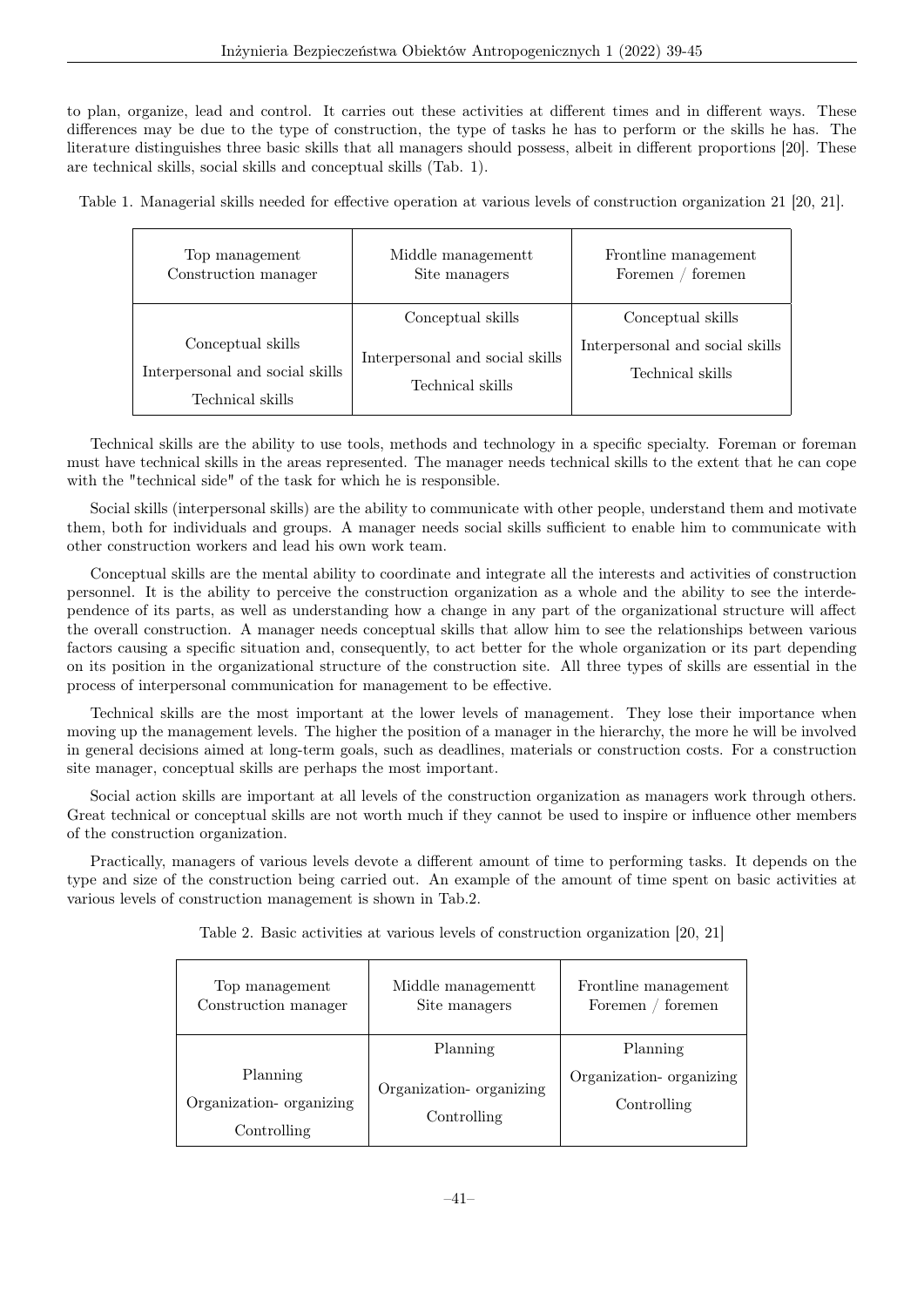Practical tests,[1, 12, 20, 21] have shown that all managers act similarly. They all have formal authority over their organizational units, and their position on the construction site results from this authority. This position causes managers to use formal authority and their position to enter into interpersonal relationships with subordinates, colleagues and superiors, who in turn provide them with the information they need to make decisions.

Each member of the construction management should have formal authority and appropriate standing among construction personnel. As a well-mannered, polite, tactful, easy-to-establish, communicative person, showing a great ability to cooperate with people and respecting the dignity of employees and people with whom he has contacts outside, representing construction matters, he should properly fulfill the entrusted role in construction management.

A manager who knows how to acquire, store, and process information should perform his professional duties by conducting conversations, proper selection of arguments, good knowledge of details, good memory, good preparation and logical course of argument. The construction site manager bears professional liability [23] and disciplinary liability as a member of the professional self-government of construction engineers [22] for breach of professional duties.

The manager also fulfills decision-making roles: makes decisions as an entrepreneur, prevents disruptions, acquires and distributes resources, and negotiates effectively.

### 2 Basics of interpersonal communication

The term "communication" comes from the Latin "communicatio" and means "communication, conversation, exchange". The Polish term is semantically similar to the English "communication" and "communicate". Interpersonal communication most often should be understood as transmitting and receiving information between the sender and the recipient or in a small group of people in direct contact with each other [5].

According to Nęcki, the full communication process should take place in two directions. On the one hand, the sender forwards his message, and on the other, the recipient reacts by sending the sender's message back [11]. For the process of interpersonal communication, the so-called the unity of time and space of participants in the process [4].

Interpersonal communication (interpersonal communication) is a form of communication, transmission of thoughts and messages. In the literature, you can find the term interpersonal communication as:

- cyclical process of giving and receiving information,
- the process of giving and receiving information at the same time,
- alienating or releasing the feedback process.

The communication tool is language and non-verbal behavior, gestures, facial expressions, pantomimics, inarticulate sounds, handshakes, the way you dress, make-up, certain forms of behavior, etc.

The function of communication is to convey the mental states of one person or group through an agreed code to another person or groups.

The purpose of communication is to influence each other, whether intended or not. The communication process consists of several parts that are interrelated. The immutable elements of the communication process include: sender, message, message encoding, channel, receiver, message decoding, feedback, context. The process diagram is shown in Fig. 2.

The sender is the person with whom the communication begins, the person who has the information needed, the willingness and the purpose to pass it on to other people. At the construction site, the sender is the site manager who provides information, for example, about important deadlines for the execution of works, in order to motivate subcontractors to act quickly.

A message is the physical form of encoding information. It takes on any form that can be read and understood, e.g. hear speech, read written words and see movement.

Coding is the process of transmitting information with various gestures and symbols. The main purpose of coding is to communicate, that is, to choose appropriate gestures and words that have the same meaning.

Channel - it is a means of transmitting information from one person to another, it is an inseparable form of communication. When we want communication to be efficient and effective, we must choose the right channel. Sometimes the choice of such a channel depends on the preferences or habits of the sender, e.g. one person wants to transmit information using the telephone because he does not like to write, and the other person writes his notes by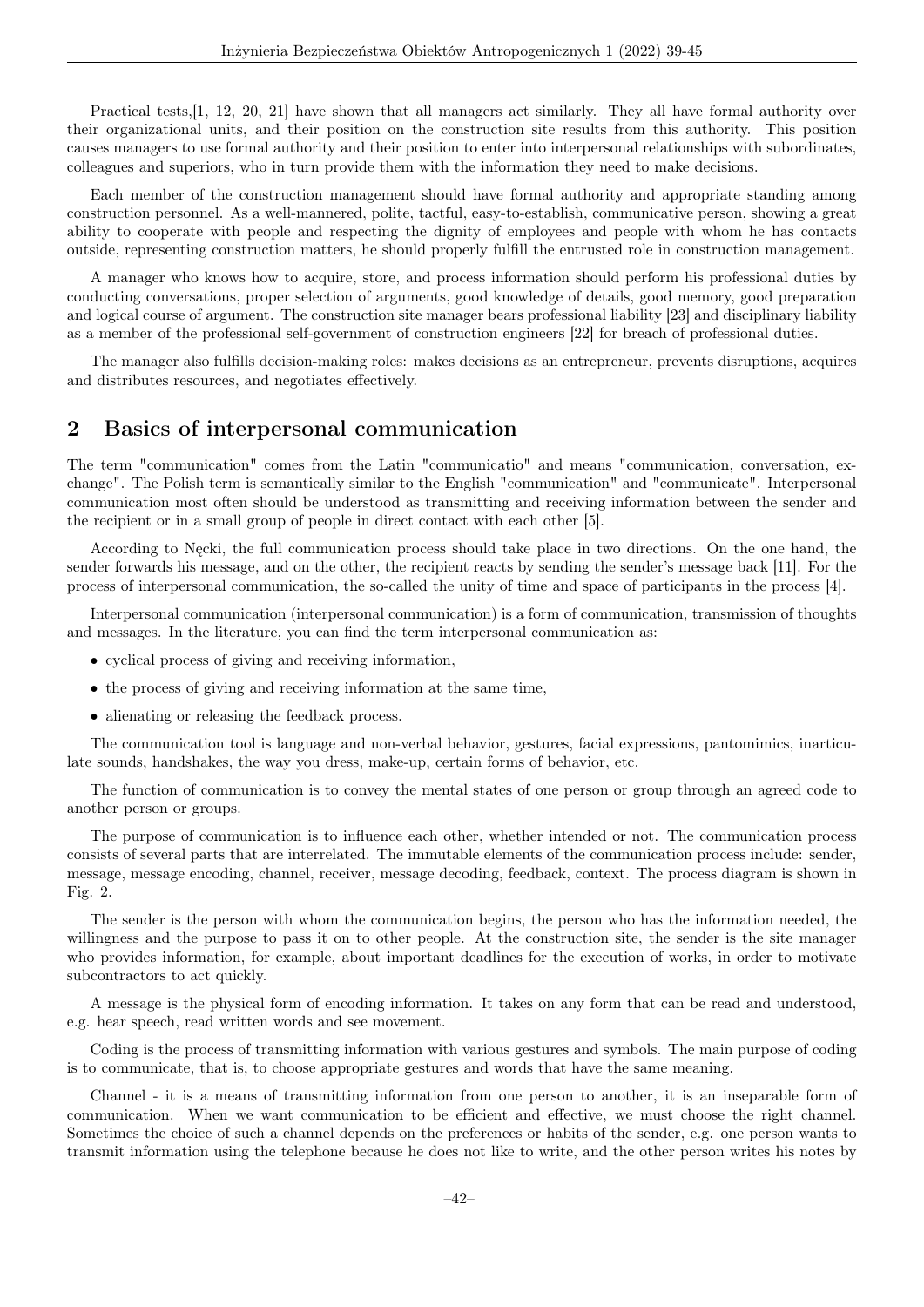

Figure 2. Diagram of the communication proces

hand, which could be done on the computer. Either of these methods may be appropriate in specific cases. If we have a message to be communicated, we must consider which form will be the best.

The recipient is the person for whom the message is intended. For example, for subcontractors for construction works at various meetings with a large number of recipients, the information is passed not to one subcontractor, but to all gathered. However, when the site manager meets with one subcontractor, the message is addressed only to one specific person.

Decoding is the interpretation of the message and processing it in an intelligible way. This is a two-step operation: the recipient must first receive the message and then process it. Decoding is influenced by: experiences, own assessment of symbols and gestures, expectations and reciprocity of meanings with the sender. We can say that communication is only effective when it corresponds to the receiver and the intended message of the sender.

Feedback is treated as the recipient's reaction to the sender's message. Feedback involves the same steps as original communication. In the construction process, feedback takes many forms: from direct, such as a simple, verbal confirmation of receipt of a message, to indirect feedback in terms of actions or documentation.

The context is the environmental conditions in which the communication process takes place. The environment of the communication process is everything that may affect the flow of information between the sender and the recipient. For example, these are disruptions in the communication process, which may be external (the external environment of the communication process, e.g. noise or inappropriate temperature), internal (feelings of the participants in the communication process, e.g. headache, fatigue, feeling angry) and semantic (the effect of misuse of the meaning by the sender).

Open and overt interpersonal communication is conducive to good communication and gives satisfaction from contact and allows for more efficient implementation of planned activities. There are several aspects of communication: - physical - shaped by the environment, and more precisely by the external atmosphere, - historical - refers to a communicative situation in which participants relate to episodes from the past, - psychological - refers to the way in which participants of the process perceive each other each other (e.g. the formality or directness of the situation) and how does it affect the meanings that are created in this process, - cultural - knowledge system shared by a large group of people; it merges beliefs, symbols recognized by this community.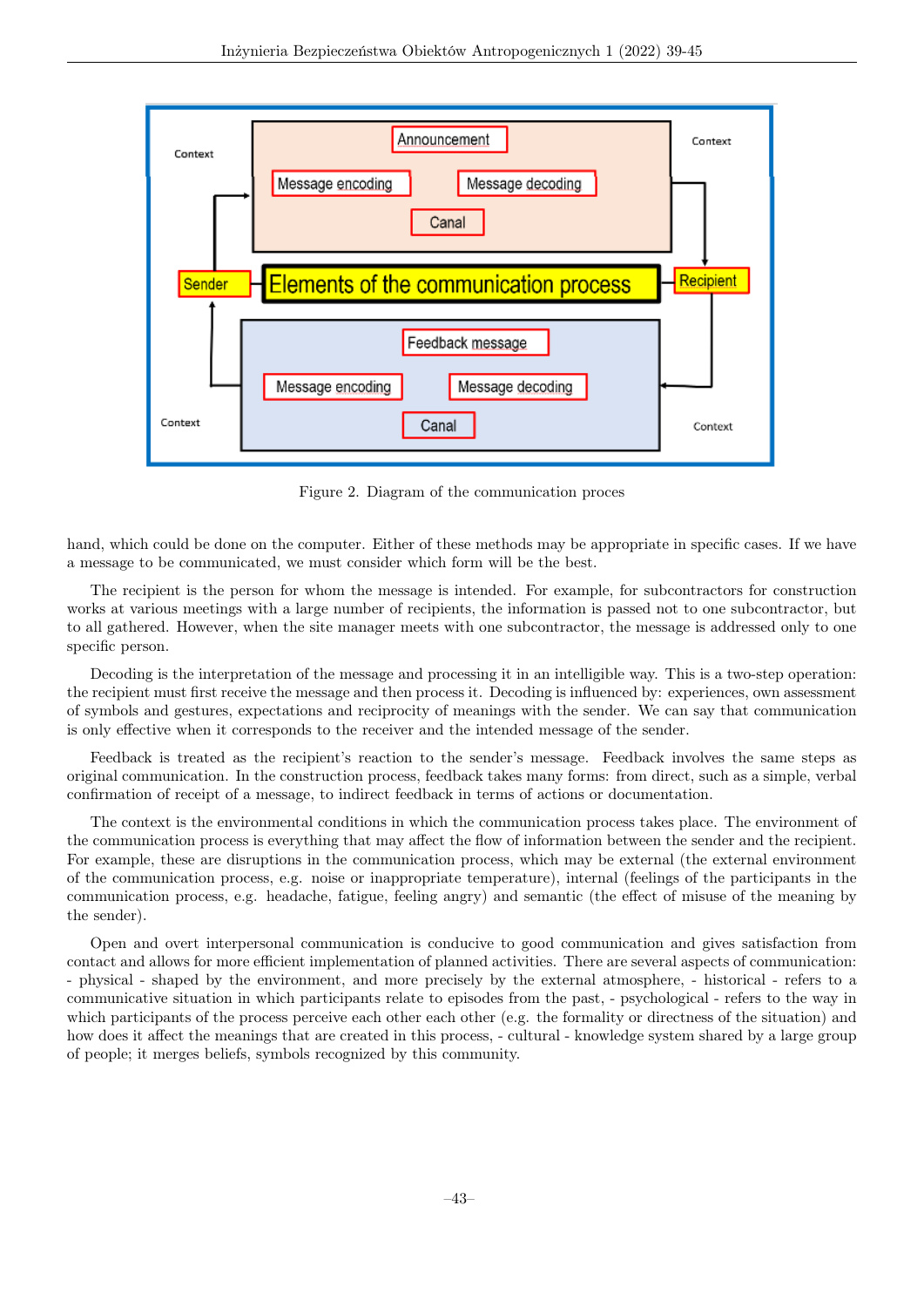### 3 The process of communicating on the construction site

Interpersonal communication plays a key role in managing human resources on the construction site, and consequently in the smooth course of the construction process. Particularly noteworthy in this matter is the role of the site manager / works manager, foreman or foreman, who should have communication skills that will help him establish contact with another person and maintain it at the appropriate level. The management of each construction company, during the recruitment and selection of candidates for employees who will be obliged to perform functions in the construction management, should thoroughly check the candidate's communication skills, to what extent, in accordance with the intentions, it affects other people, influences their attitude to the works carried out, motivates to actions, understands the intentions of the information sender and stimulates action in the direction expected by the investor [3].

Construction human resource management requires building cooperation of all construction participants in order to properly use their skills and abilities, and to direct their behavior towards the planned course of the construction process. In order to properly manage the construction site, it is necessary for construction workers to communicate properly with each other, as well as with the environment, and to improve communication skills [19].

Effective communication is very important in the implementation of the construction site, because the effects of the work of the site manager, site managers, engineers, foremen, foremen and their employees depend precisely on the ability to communicate with their subordinate employees as well as with their superiors and management of the construction company. Construction management will never be successful if it is not able to communicate effectively, will not be able to explain the purpose and meaning of the undertaken task, will have problems with explaining the duties and tasks assigned to employees [7].

In the literature on organization and management, the term "management by communication" has appeared in recent years, which can be successfully applied in construction management. It consists in building and improving the system of constantly informing construction participants, e.g. the management of subcontractors, about the main goals, plans and problems related to the construction, management's intentions and the current and target position in the implementation of the construction process. The overriding goal of management through communication is to create good relations between the site manager and site managers, foremen, or foremen, which increases motivation and creates a friendly atmosphere at work on the construction site [2].

The construction management has specific roles to fulfill. Communication roles focus on acquiring and disseminating information through communication, while decision-making roles require managers to make rational decisions and pass them on to others [1]. An interpersonally competent manager should be a reliable person, he should be able to communicate correctly with employees, speak clearly, concretely, and also make sure that his message was understood. A manager - a manager should listen carefully to create a safe atmosphere of conversation [6–8]. Interpersonal communication during human resource management promotes employee satisfaction, improves the atmosphere, and makes employees feel good at work [17].

#### 4 Conclusions

Interpersonal skills - in other words, social and communication skills or soft skills are necessary in construction management, because they allow you to create relationships with people. This is due to the fact that a man is a social being, he lives among people and whether he wants to or not - he interacts with them and the better interpersonal skills he has, the better relations he creates with them.

Ease of establishing contacts and proper interpersonal communication allows you to build and maintain good relationships with people and exert the desired influence on people. Therefore, it is worth knowing how to communicate well on the construction site, that is, speak in such a way that people listen to us and listen in such a way that they are willing to talk to us.

#### References

- Baryłka, A. The impact of fire on changing the strngth of the underground shelter structure. Rynek Energii 1, 71–75 (146 2020).
- 2. Baryłka, A. & Obolewicz, J. Safety and health protection in managing construction projects. Inżynieria Bezpieczeństwa Obiektów Antropogenicznych 1 (2020).